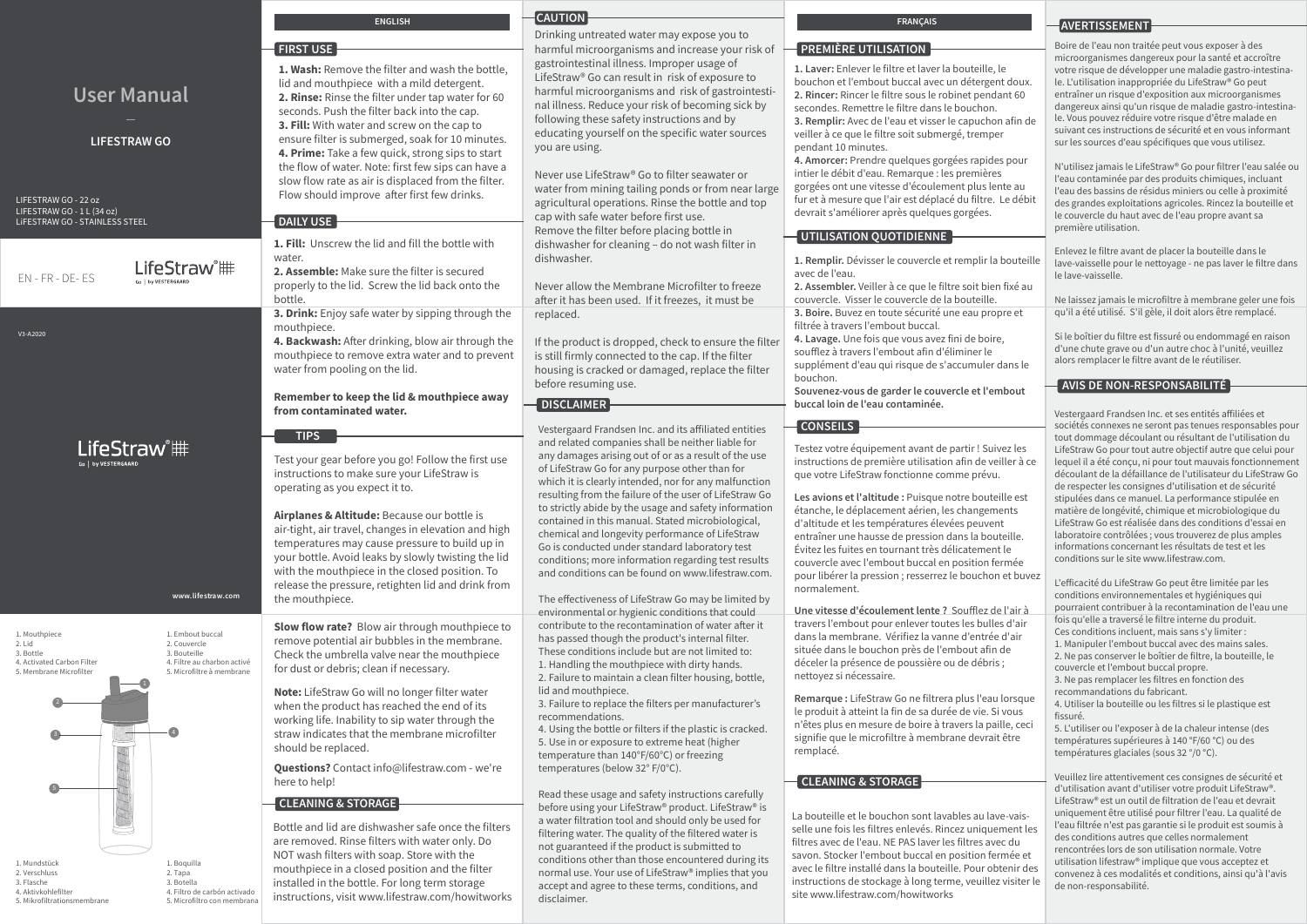#### **DEUTSCH**

#### **ERSTER GEBRAUCH**

**1. Reinigen.** Entfernen Sie den Filter und reinigen Sie Flasche, Verschluss und Mundstück mit einem milden Reinigungsmittel.

**2. Ausspülen.** Spülen Sie den Filter 60 Sekunden lang unter fließendem Wasser aus. Setzen Sie den Filter wieder in den Verschlussdeckel ein.

**3. Auffüllen.** Befüllen Sie die Flasche mit Wasser und schrauben Sie den Verschlussdeckel fest, um sicherzustellen, dass der Filter eingetaucht ist. Wässern Sie den Filter für 10 Minuten.

**4. Ansaugen.** Nehmen Sie ein paar mal einen schnellen, kräftigen Schluck, um den Wasserfluss zu ermöglichen. Hinweis: Bei den ersten Schlucken ist die Fließgeschwindigkeit langsam, da die im Filter eingeschlossene Luft entweicht. Nach den ersten paar Trinkvorgängen sollte sich der Fluss normalisieren.

# **TÄGLICHER GEBRAUCH**

**1. Auffüllen.** Schrauben Sie den Verschlussdeckel ab und befüllen Sie die Flasche mit Wasser. **2. Zusammensetzen.** Achten Sie darauf, dass der Filter sicher am Verschlussdeckel befestigt ist. Schrauben Sie den Flaschendeckel wieder auf die Flasche.

**3. Trinken.** Genießen Sie sicheres Trinkwasser, indem Sie es durch das Mundstück ansaugen. **4. Rückspülen.** Blasen Sie nach dem Trinken Luft durch das Mundstück, um überschüssiges Wasser zu entfernen und eine Wasseransammlung am Deckel zu verhindern.

**Denken Sie daran, den Kontakt von Verschlussdeckel und Mundstück mit verunreinigtem Wasser zu vermeiden.**

#### **TIPPS**

Prüfen Sie Ihre Ausrüstung, bevor Sie aufbrechen! Befolgen Sie die Anleitungen zum ersten Gebrauch, um sicherzustellen, dass Ihr LifeStraw so funktioniert, wie Sie es erwarten.

**Flugzeuge und Höhenlage.** Da unsere Flasche luftdicht ist, kann sich durch Flugreisen, Höhenänderungen und hohe Temperaturen Druck in Ihrer Flasche aufbauen. Vermeiden Sie Undichtigkeiten, indem Sie den Deckel bei geschlossenem Mundstück langsam drehen, um den Druck abzulassen; drehen Sie den Deckel wieder fest und trinken Sie aus dem Mundstück.

**Niedrige Fließmenge?** Blasen Sie Luft in das Mundstück, um Luftblasen, die sich eventuell in der Membran gebildet haben, zu entfernen. Überprüfen Sie das Schirmventil nahe dem Mundstück auf Staub oder Schmutz und reinigen Sie es gegebenenfalls.

**Hinweis:** Gegen Ende der Lebenszeit von LifeStraw Go wird kein Wasser mehr gefiltert. Kann durch den Trinkhalm kein Wasser mehr angesaugt werden, ist dies ein Anzeichen dafür, dass die Mikrofiltrationsmembrane ausgetauscht werden muss.

#### **REINIGUNG UND AUFBEWAHRUNG**

Nach Entfernen der Filter können Flasche und Deckel in der Spülmaschine gereinigt werden. Filter nur mit Wasser ausspülen. Filter NICHT mit Seife auswaschen. Bewahren Sie die Flasche mit dem Mundstück in geschlossenem Zustand und den Filter in der Flasche installiert auf.

Informationen zur Langzeitlagerung finden Sie auf www.lifestraw.com/howitworks

# **VORSICHT**

Durch das Trinken von unbehandeltem Wasser können Sie mit schädlichen Mikroorganismen in Kontakt kommen und Ihr Risiko für Magen-Darm-Erkrankungen erhöhen. Durch den unsachgemäßen Gebrauch von LifeStraw® Go besteht möglicherweise die Gefahr einer Exposition von schädlichen Mikroorganismen und das Risiko einer Magen-Darm-Erkrankung. Verringern Sie das Risiko einer Erkrankung, indem Sie diese Sicherheitsanleitungen befolgen und sich über die spezifischen Wasserquellen, die Sie nutzen, informieren.

Verwenden Sie LifeStraw® Go niemals zum Filtern von Meerwasser oder chemisch verunreinigtem Wasser, einschließlich Wasser aus Bergbau-Absetzbecken oder aus der Nähe großer landwirtschaftlicher Betriebe. Spülen Sie Flasche und Deckel vor dem ersten Gebrauch mit sicherem Wasser.

Entfernen Sie den Filter, bevor Sie die Flasche im Geschirrspüler reinigen – reinigen Sie den Filter nicht in der Geschirrspülmaschine.

Lassen Sie die Mikrofiltrationsmembrane nach ihrer Verwendung niemals einfrieren. Sollte sie einfrieren, muss sie ersetzt werden.

Sollte das Filtergehäuse durch einen ernsthaften Stoß oder eine andere Erschütterung der Einheit gerissen oder beschädigt sein, ersetzen Sie den Filter vor einer weiteren Verwendung.

# **HAFTUNGSAUSSCHLUSS**

Vestergaard Frandsen Inc. und seine verbundenen Organisationen und Unternehmen übernehmen weder die Haftung für Schäden, die sich aus dem Gebrauch von LifeStraw Go für einen anderen als den eindeutig vorgesehenen Zweck ergeben, noch für irgendeine Fehlfunktion, die sich aus der Unterlassung des Anwenders von LifeStraw Go ergeben, sich strikt an die Gebrauchs- und Sicherheitsinformationen zu halten, die in dieser Gebrauchsanleitung enthalten sind. Die angegebenen mikrobiologischen, chemischen und Langlebigkeitsleistungen von LifeStraw Go werden unter standardisierten Labortestbedingungen durchgeführt; weitere Informationen zu Testergebnissen und -bedingungen finden Sie unter www.lifestraw.com.

Die Wirksamkeit von LifeStraw Go kann durch umweltoder hygienebedingte Bedingungen eingeschränkt sein, welche zu einer erneuten Verunreinigung des Wassers beitragen, nachdem es den internen Filter des Produkts durchlaufen hat. Diese Bedingungen sind u.a. (ohne sich darauf zu beschränken):

1. Handhabung des Mundstücks mit schmutzigen Händen.

- 2. Ausbleibende Pflege und Sauberhaltung von Filtergehäuse, Flasche, Verschluss und Mundstück. 3. Einsetzen des Filters entgegen den Empfehlungen des Herstellers.
- 4. Verwendung der Flasche, wenn der Kunststoff Risse aufweist.
- 5. Verwendung in oder unter Einwirkung von extremer Hitze (höhere Temperatur als 60 °C) oder Minustemperaturen (unter 0 °C). Lesen Sie diese Gebrauchs- und Sicherheitsanleitungen sorgfältig durch, bevor Sie Ihr LifeStraw®-Produkt
- verwenden. LifeStraw® ist ein Produkt für die Wasserfilterung und sollte ausschließlich zur Filterung von Wasser verwendet werden. Die Qualität des gefilterten Wassers ist nicht gewährleistet, wenn das Produkt unter Bedingungen verwendet wird, die bei normalem Gebrauch nicht auftreten würden. Durch Ihre Verwendung von LifeStraw® akzeptieren Sie diese Bedingungen und den Haftungsausschluss und erklären sich damit einverstanden.

### **ESPAÑOL**

#### **PRIMER USO**

**1. Lave.** Quite el filtro y lave la botella, la tapa y la boquilla con un detergente suave. **2. Enjuague.** Enjuague el filtro bajo un chorro de agua del grifo durante 60 segundos. Empuje el filtro para volver a colocarlo en la tapa. **3. Llene.** Con agua y enrosque la tapa para asegurarse de que el filtro está sumergido, deje remojar durante 10 minutos. **4. Prepare.** Tome unos cuantos sorbos rápidos y fuertes para iniciar el flujo de agua. Nota: los primeros sorbos pueden tener un flujo lento

mientras se desplaza el aire del filtro. El flujo debe mejorar después de los primeros tragos.

# **USO DIARIO**

- **1. Llene.** Desenrosque la tapa y llene la botella de agua.
- **2. Arme.** Asegúrese de que el filtro está bien sujeto a la tapa. Enrosque la tapa de la botella en la botella.
- **3. Beba.** Disfrute del agua segura sorbiéndola por la boquilla.
- **4. Reflujo.** Después de beber, sople aire por la boquilla para eliminar el exceso de agua y evitar que se acumule en la tapa.

**Recuerde mantener la tapa y la boquilla alejadas del agua contaminada.**

#### **RECOMENDACIONES**

¡Pruebe su equipo antes de salir! Siga las instrucciones para el primer uso, para asegurarse de que su LifeStraw está funcionando como lo espera.

des de la contrasta de la contrasta de la contrasta de la contrasta de **la contrasta de la contrasta de la contra**<br>
hermética, los viajes aéreos, los cambios de **Aviones y altitud**. Dado que nuestra botella es elevación y las temperaturas elevadas pueden hacer que se acumule presión en su botella. Evite fugas girando lentamente la tapa, con la boquilla en posición cerrada, para aliviar la presión; vuelva a apretar la tapa y beba por la boquilla.

> **¿Flujo lento?** Sople aire por la boquilla para eliminar posibles burbujas de aire en la membrana. Revise que no haya polvo ni residuos en la válvula de sombrilla cerca de la boquilla; límpiela si es necesario.

**Nota:** El LifeStraw Go ya no filtrará agua cuando el producto llegue al final de su vida útil. En caso de que no pueda sorber agua por el popote, significa que debe reemplazar el microfiltro de membrana.

# **LIMPIEZA Y ALMACENAMIENTO**

La botella y la tapa pueden lavarse en lavavajillas después de sacar los filtros. Enjuague los filtros solamente con agua. NO lave los filtros con jabón. Almacene con la boquilla en posición cerrada y el filtro instalado en la botella.

Para ver las instrucciones de almacenamiento a largo plazo, visite www.lifestraw.com/howitworks

## **PRECAUCIÓN**

Beber agua no tratada puede exponerlo a microorganismos nocivos y aumentar su riesgo de enfermedades gastrointestinales. El uso incorrecto del LifeStraw® Go puede causar el riesgo de exposición a microorganismos nocivos y el riesgo de enfermedades gastrointestinales. Reduzca el riesgo de enfermarse siguiendo estas instrucciones de seguridad y aprendiendo sobre las fuentes de agua específicas que está usando.

Nunca use el LifeStraw® Go para filtrar agua de mar o agua con contaminantes químicos, incluyendo el agua de embalses de relave de minas o de las proximidades de operaciones agrícolas grandes. Enjuague la botella y la tapa con agua segura antes del primer uso.

Quite el filtro antes de colocar la botella en el lavavajillas; no lave el filtro en lavavajillas.

Nunca permita que el microfiltro de membrana se congele después de usarlo. Si se congela, deberá reemplazarlo.

Si la carcasa del filtro está agrietada o dañada debido a una caída u otro golpe a la unidad, reemplace el filtro antes de volver a usarlo.

Vestergaard Frandsen Inc. y sus organizaciones afiliadas y compañías relacionadas no serán responsables por los daños causados por, o resultado de, el uso de LifeStraw Go para cualquier propósito distinto a aquel al que está claramente destinado, ni por cualquier falla debida a que el usuario del LifeStraw Go no se apegó estrictamente a la información de uso y seguridad contenida en este manual. El rendimiento microbiológico y químico y la vida útil indicados del LifeStraw Go se miden en condiciones de prueba estándar en laboratorio; puede encontrar más información sobre los resultados y las condiciones de las pruebas en www.lifestraw.com.

La eficacia del LifeStraw Go puede verse limitada por condiciones ambientales o higiénicas que podrían contribuir a que se repita la contaminación del agua después de que ha pasado por el filtro interno del producto. Estas condiciones incluyen, entre otras: 1. Manipular la boquilla con las manos sucias. 2. No mantener limpias la carcasa del filtro, la botella, la tapa y la boquilla. 3. No reemplazar los filtros de acuerdo con las recomendaciones del fabricante. 4. Usarla botella o los filtros cuando el plástico esté agrietado.

5. Exponer o usar en condiciones de calor extremo (temperaturas mayores a 140°F/60°C) o temperaturas de congelación (menores a 32°F/0°C).

Lea estas instrucciones de uso y seguridad detenidamente antes de usar su producto LifeStraw®. LifeStraw® es una herramienta de filtración de agua y solamente debe usarse para filtrar agua. La calidad del agua filtrada no se garantiza si el producto se somete a condiciones distintas a las encontradas durante su uso normal. Al usar el LifeStraw® usted indica que acepta y acuerda estos términos, condiciones y descargo de responsabilidades.